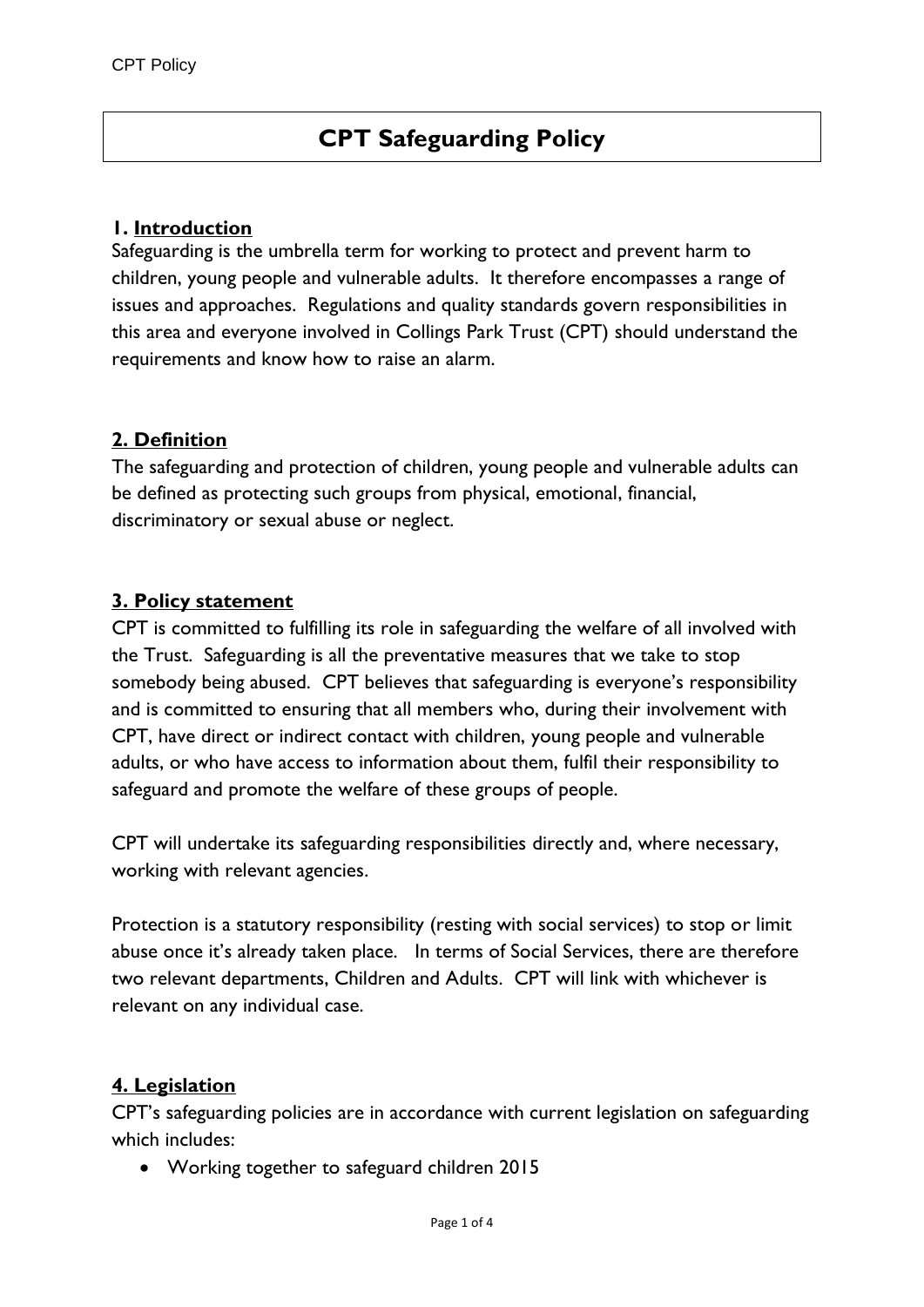- Health and Social Care Act 2008
- Safeguarding Vulnerable Groups Act 2006
- Mental Capacity Act 2005
- Children Act 2004

# **5. Responsibilities**

CPT recognises that it has a duty to make appropriate arrangements to safeguard and promote the welfare of children and vulnerable adults, such as by having this policy and ensuring that everyone at CPT understands and follows it. Government guidance makes it clear that it is a shared responsibility and depends upon effective joint working between agencies and professionals who have different roles and expertise.

Section 11 of the Children Act 2004 places a duty on all agencies to make arrangements to safeguard and promote the welfare of children. The Health and Social Care Act 2008 also places statutory duties on organisations and individuals.

CPT therefore expects and encourages all members to be alert and respond to potential risk and harm. In line with CPT's whistle-blowing policy, CPT specifically encourages all of its employees to raise any serious concerns about CPT's work or the actions of others without fear of harassment or victimisation.

# **6. Care Quality Commission**

The Care Quality Commission (CQC) is responsible for regulating, inspecting and reviewing all adult care services in the public, private and voluntary sectors in England.

Safeguarding and promoting the welfare of children, young people, and vulnerable adults is not just the province of those working directly with these groups of people. One aspect of safeguarding of anyone using health and / or care services is the ability to contact the Care Quality Commission (CQC) regarding any concerns, as CPT is therefore entitled to do when relevant. The role of the CQC is to oversee such services, ensuring that services are appropriate and that clients / patients are not at risk.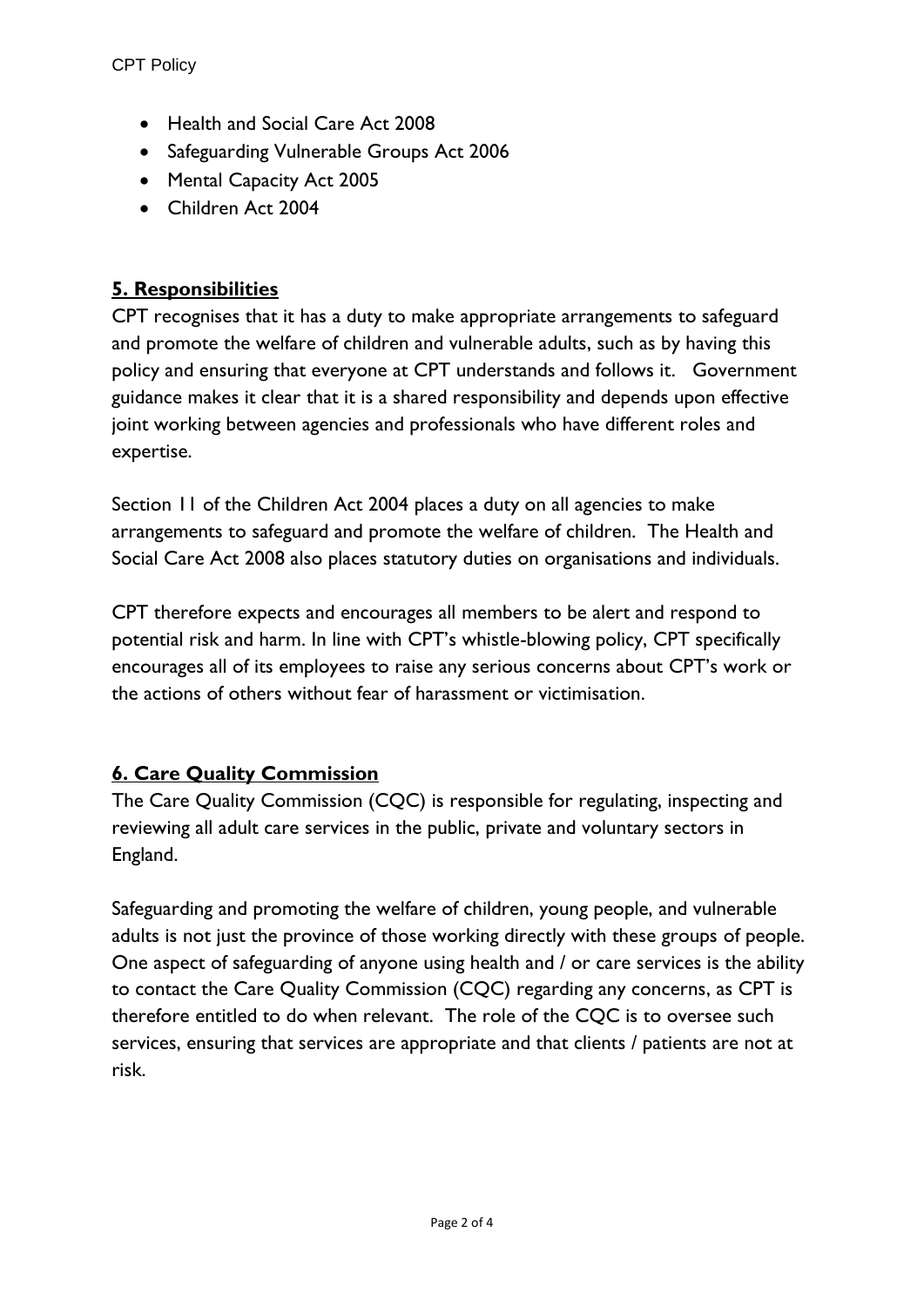# **7. Implementation**

CPT is committed to ensuring:

- all members are aware of CPT's Safeguarding policies and procedures, including the expectation that any concern should immediately be shared with a member of the management committee (ordinarily, the Chair)
- members support others, including those using CPT facilities, to understand safeguarding and how to report concerns
- members are confident in assessing, managing and minimising risk
- that no act or omission on the part of the organisation, or that of its members, or partner organisations, puts a child, young person or vulnerable adult inadvertently at risk
- that systems are in place to proactively safeguard and promote the welfare of children, young people and vulnerable adults
- that formal systems are utilised, reviewed and updated for understanding and responding to safeguarding, including knowledge of how to actively link and work with relevant agencies to address any safeguarding issues, including using / participating in – for instance – the Common Assessment Framework for children, Multi-Agency Public Protection Arrangements (MAPPA), etc.

Ways that this approach is implemented include:

- through collecting appropriate references and, where relevant, carrying out Disclosure & Barring Services (DBS) checks at least every three years (taking nobody who is barred) for members and / or volunteers who engage with users / the public
- through planned and thorough induction and training for relevant roles
- by having robust safeguarding and alerting systems, including whistle-blowing and including a strong commitment to multi-agency communication and work

Reporting concerns:

- Where there is an incident, there are specific processes for reporting and recording
- Ultimately, all members should be aware that any concerns regarding welfare and safety of any relevant person or persons must be taken to the Chair of the Committee (or, in their absence another Committee member), who will potentially contact the relevant local authority, utilising its own safeguarding processes, and who will keep a log of every stage and contact regarding the case.
- When reporting a concern this should be done, or confirmed, in writing, with copies of or access to relevant records.